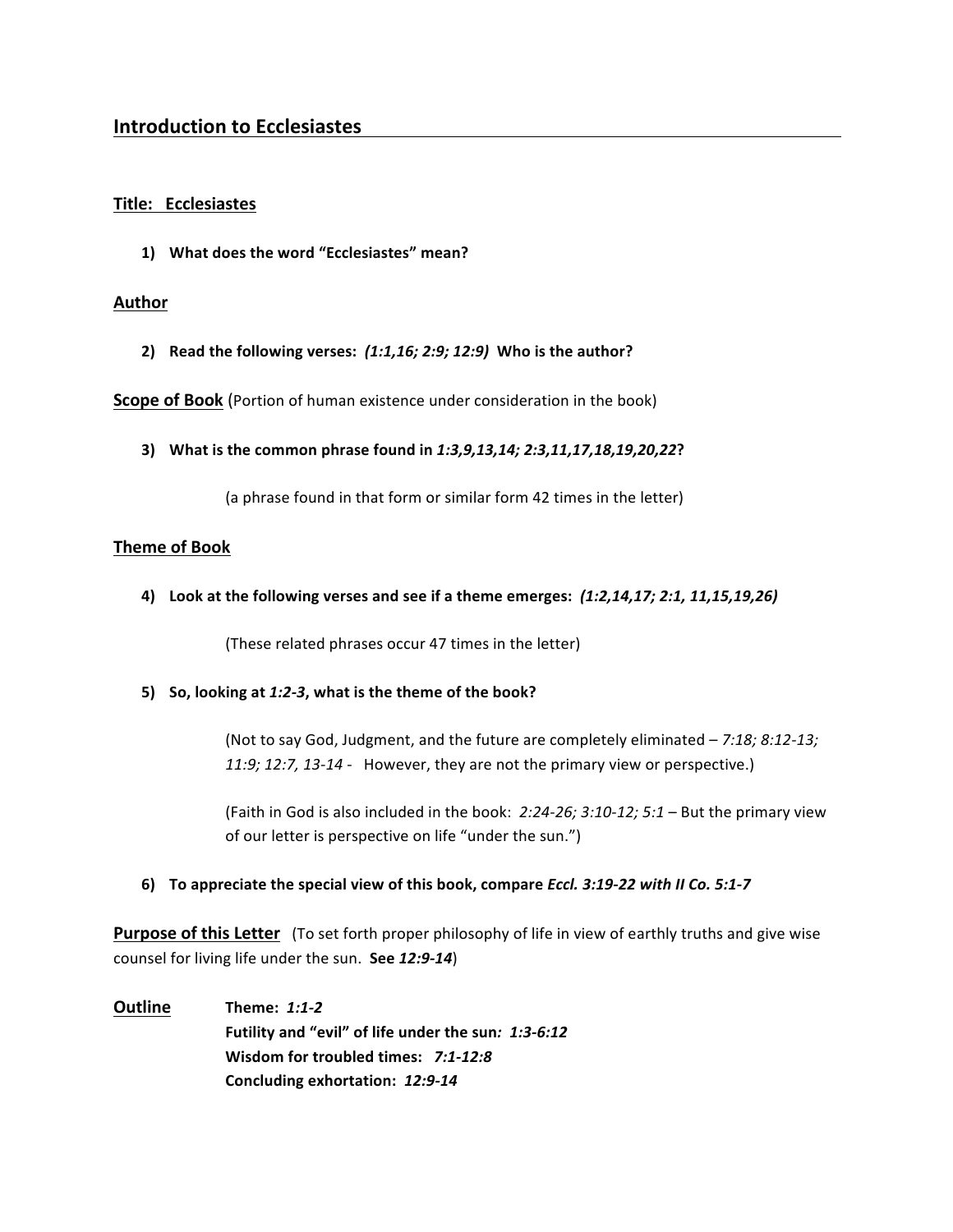### *Review:*

- *a) What does "Ecclesiastes" mean?*
- *b)* Who is the author?
- *c*) What is the theme of the book?
- *d)* What is the scope under consideration in the book?
- *e*) Give a brief outline of the book.

### *Marking for Chapter 1:*

- *i.* Mark "under the sun" "under heaven" "on earth" phrases
- *ii.* Mark "vanity" "futile" "striving after wind" phrases
- *iii.* Mark "what advantage" "what good is there" no profit" phrases

### 1:1-11 – Prologue: All is Vanity!

- 1) What is the question of the book? (v.3)
- **2) How does the author illustrate this theme? (v.4-11)**

#### **1:12-18** – **Personal quest for answers** (to question in verse 3)

- **3) What did the Preacher aim to do?**
- 4) Why was he eminently qualified for this task?
- **5)** What was his conclusion?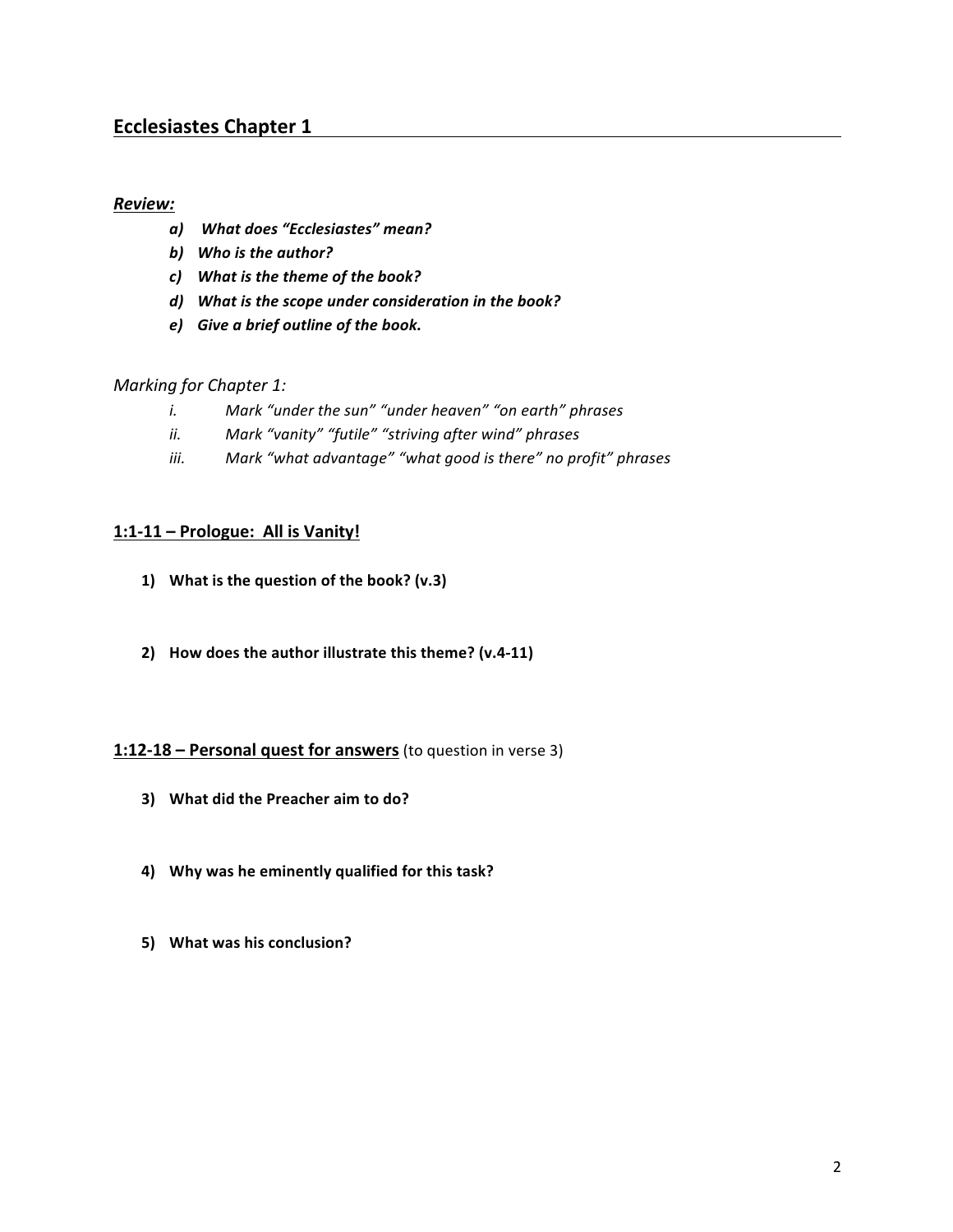#### *Class Preparation: Please read chapter 2 before class.* (Also, please read *Psalm 49*)

*Marking for Chapter 2:* 

- *i.* Mark "under the sun" "under heaven" phrases"
- *ii.* Mark "futility" "vanity" "striving after wind"
- *iii.* Mark "what does it accomplish" "no profit" "what does a man get"
- *iv.* Circle "for myself" phrases. Circle "labor/labored" words.

## **2:1-11 – Test of Pleasure ("folly")**

Use a pencil and circle the phrase "for myself" in verses 4-8.

- 1) List the things the Preacher had for enjoyment.
- 2) What profit did the Preacher reap from these things? (Why?)
- **3)** Of the list of things, which did Jesus possess?
- 4) What profit was realized as a result of His life? (Why?)
- 5) What do we learn from this comparison? (Solomon's goods w/ Christ's)

## **2:12-17 – Comparison of Wisdom and Pleasure ("folly")**

- **6)** Why is wisdom better than folly?
- 7) Why is it yet futile? (no matter which you excel in)

**2:18-23 – Futility of Labor** (count the words "labor" and "labored" in this section. How many?)

- 8) What are some sobering truths about labor and the product of labor "under the sun?"
- **9)** Does this passage speak to whether we should work and save and leave inheritance to kids?

#### **2:24-26 – Recommended Solution**

10) In view of the futility of life, how then should we live?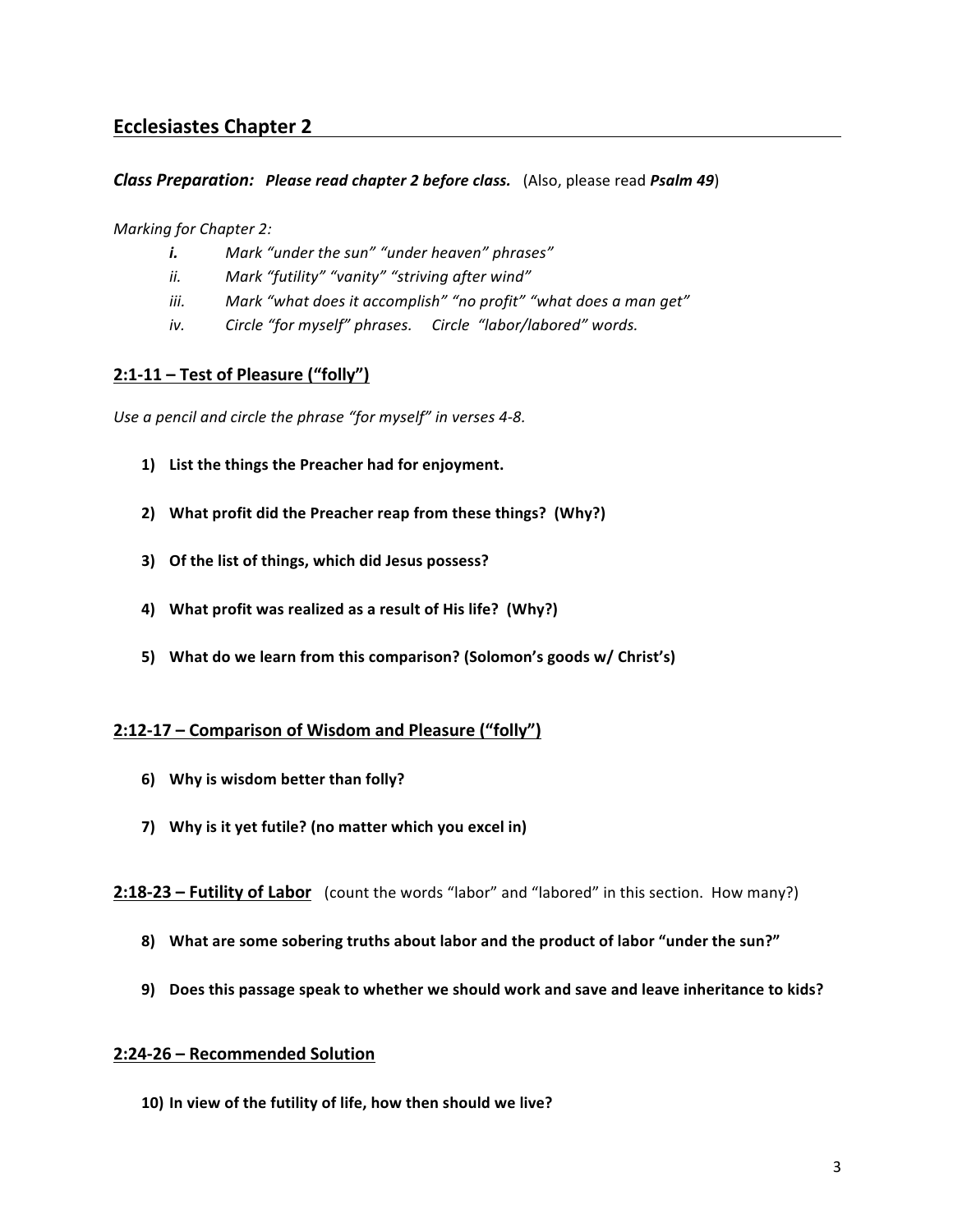## *Review:*

- *a) What does "Ecclesiastes" mean?*
- **b)** Who is the author?
- *c*) What is the question of the book (ch1)? And what is the answer?
- d) What is the author's recommendation as to how we ought to live (ch2)?
- *e*) Give a brief outline of the book.

*Marking for Chapter 3:* (Please read chapter 3 before class)

- *i.* Mark "under the sun" "under heaven" "on earth" phrases
- *ii.* Mark "vanity" "futile" "striving after wind" phrases
- *iii.* Mark "what profit" "no advantage" phrases
- *iv. Circle "God" in this chapter*

#### **3:1-15 – God's sovereignty and man's limitations**

#### 1) Circle the word "time" in this chapter. How many times does it appear?

Though man desires to more fully understand the providential government of God, he cannot. Nor can he alter it. These limitations upon man's knowledge and ability serve a moral purpose.

#### **2)** What is that purpose?

*3)* **How then shall man live?**  *(v.12,13,22)*

## **3:16-17 – God's sovereignty and justice**

- 4) Is the fact that "in the place of justice there is wickedness" inconsistent with the sovereignty of a righteous God? How does the author deal with this dilemma?
- 5) Thought question: If Solomon is the author, is v. 16-17 a self-indictment of his reign?

#### **3:18-22 - God's sovereignty and the vanity of earthly existence**

- **6) How are men and beasts ALIKE?**
- **7) How are men and beasts DIFFERENT?**
- 8) Is any purpose served in man being made to realize his likeness to beasts? Explain.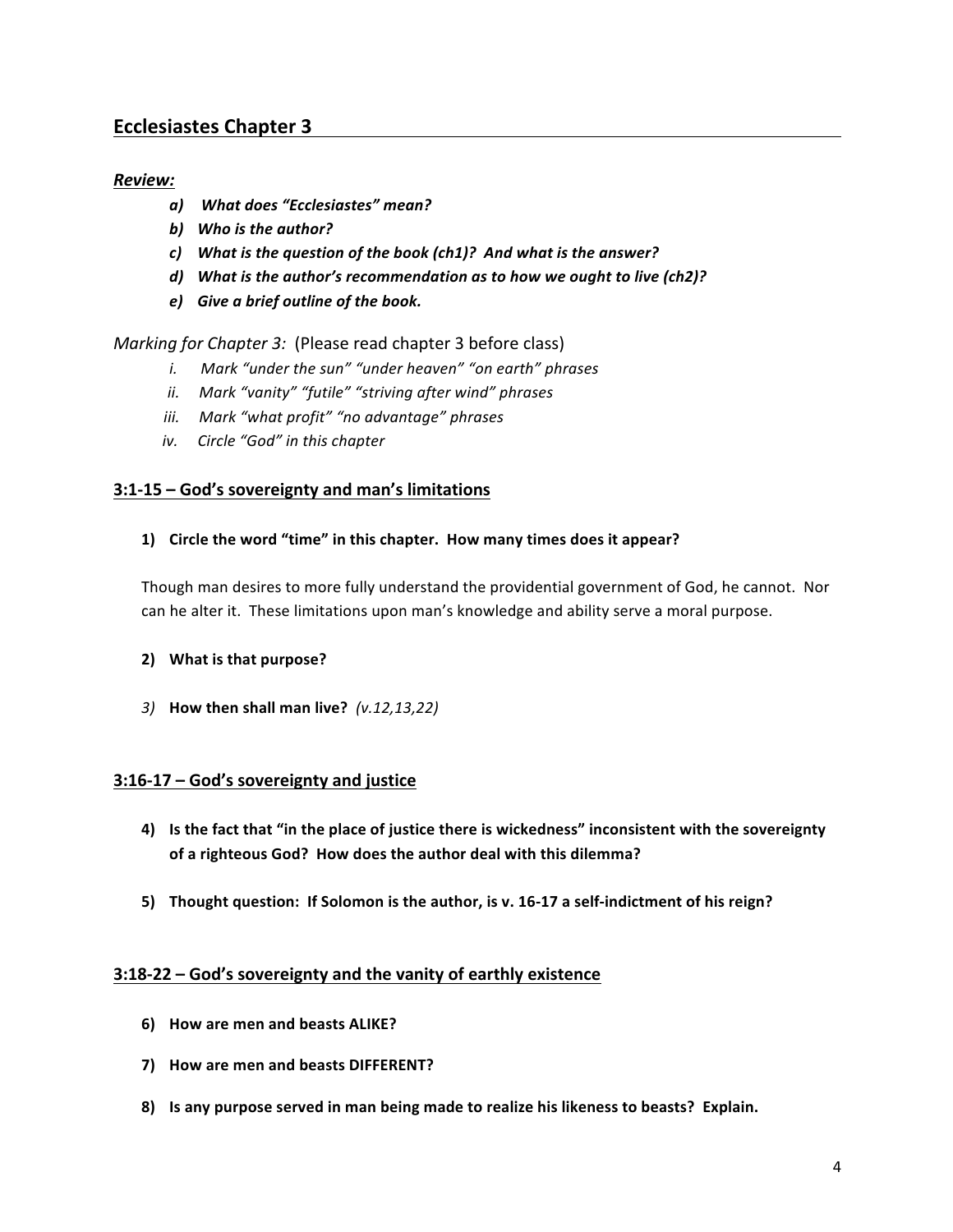*Class Preparation: Please read chapter 4 before class.* 

#### *Review:*

- *a) What does "Ecclesiastes" mean?*
- *b)* What is the theme of the book?
- c) What is the author's recommendation as to how we ought to live (ch2)?
- d) How can it be said that "there is no advantage for man over beast (ch3)?

#### *Marking for Chapter 4:*

- *i.* Mark "under the sun" "under heaven" phrases
- *ii.* Mark "futility" "vanity" "striving after wind"
- *iii.* Mark the word "BETTER" 4 times in the chapter

## **4:1-3 – A look at the oppressed**

- 1) What makes their condition so bleak?
- 2) Why are the dead and non-existent *better* off?

#### **4:4-6 – Moderation is** *better* **than rivalry and slothfulness**

- **3)** What are the two very different lifestyles described in verses 4-5?
- 4) Does verse 6 represent a better way? (perhaps consider I Tim 6:6-9)

#### **4:7-12 – Lasting relationships better than selfish pursuit of riches**

- 5) What is the "grievous task" or "grave misfortune" (NKJV) of this section?
- **6)** Why are lasting relationships better than the selfish pursuit of riches?

#### **4:13-16 – Wisdom better than folly: illustrated in kingships**

- **7)** Why is the poor lad better than the old king?
- 8) Do we have a Biblical example of such a lad?
- **9)** If such is true, why then (verse 16) is all still vanity?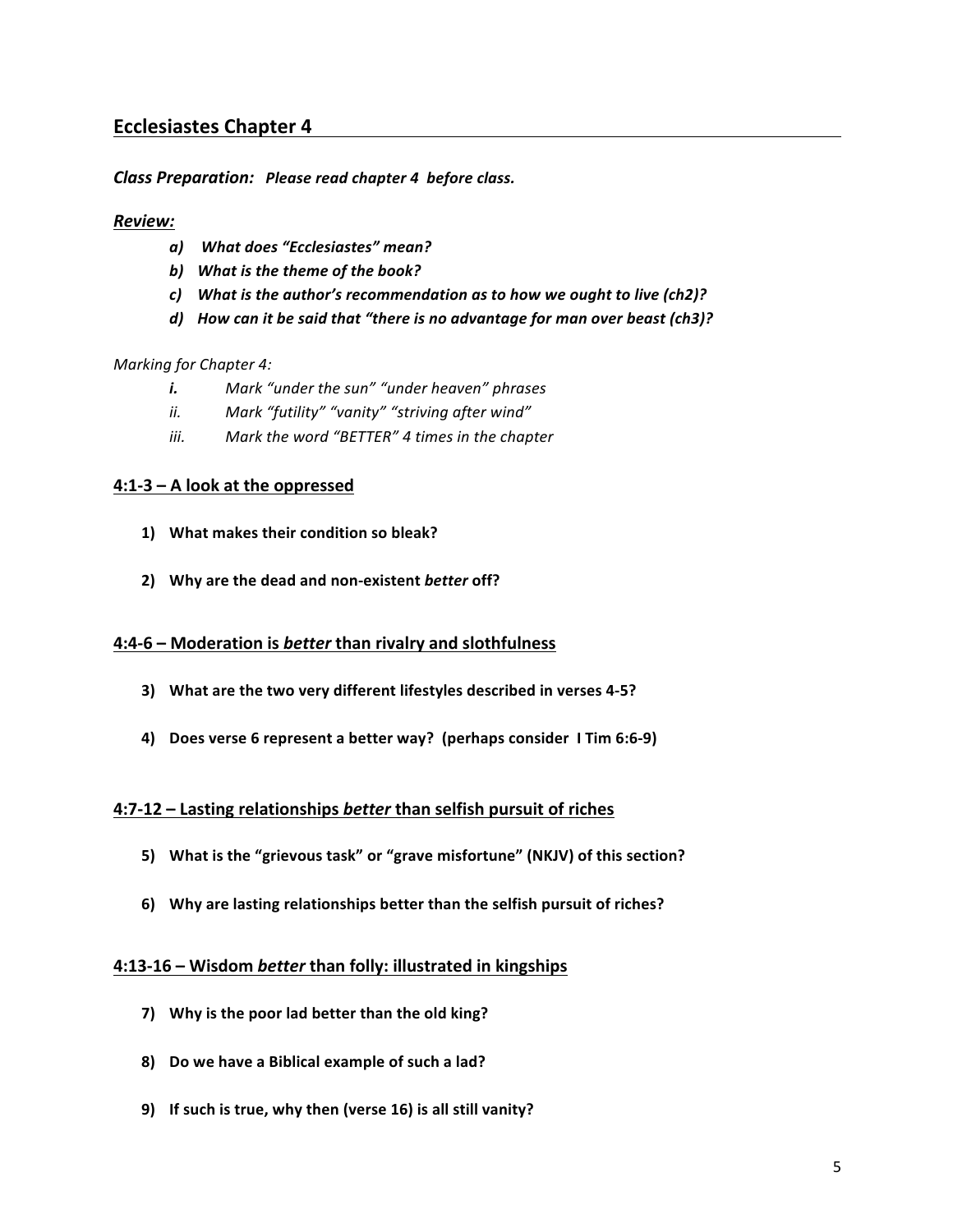## *Marking* for *Chapter 5:* (Please read chapter 5 before class)

- *i. Mark "under the sun" "under heaven" "on the earth" phrases*
- *ii.* Mark "vanity" "emptiness" "toils for the wind" phrases
- *iii.* Mark "what is the advantage" "what profit" phrases
- *iv.* Mark one more "better" in this chapter. Circle "God" in this chapter

#### **5:1-7 – Fear God and pay what you vow**

- 1) Explain the phrase at the end of verse 2: "therefore let your words be few"
- 2) Does verse 6 discuss a penalty for violation of our vows?
- **3)** Having first examined the context, interpret verse 3.

#### **5:8-17** – Desire for riches and its effect on life under the sun

- 4) In the following sections, what does the Preacher say about how the desire for riches affects **life under the sun?** 
	- **i. Vs. 8-9 -**
	- **ii. Vs. 10-12 -**
	- **iii. Vs.** 13-17 –
- 5) In verse 12, what is the difference between the "working man" and "rich man?"

## **5:18-20** – Recommendation: Enjoy the life God has given you under the sun

This is the 4<sup>th</sup> time such a recommendation has been given: 2:24; 3:12-13; 3:22 (mark them all)

- 6) What do all four instances counsel a person to do with his possession, abilities, etc.?
- 7) Why do all four passages say that we should live in such a way?
- 8) Certainly it is not wrong to be wealthy; but what are some lessons rich, greatly blessed people ought to learn from this chapter? (Is it wealth the makes one happy, or attitude towards it?)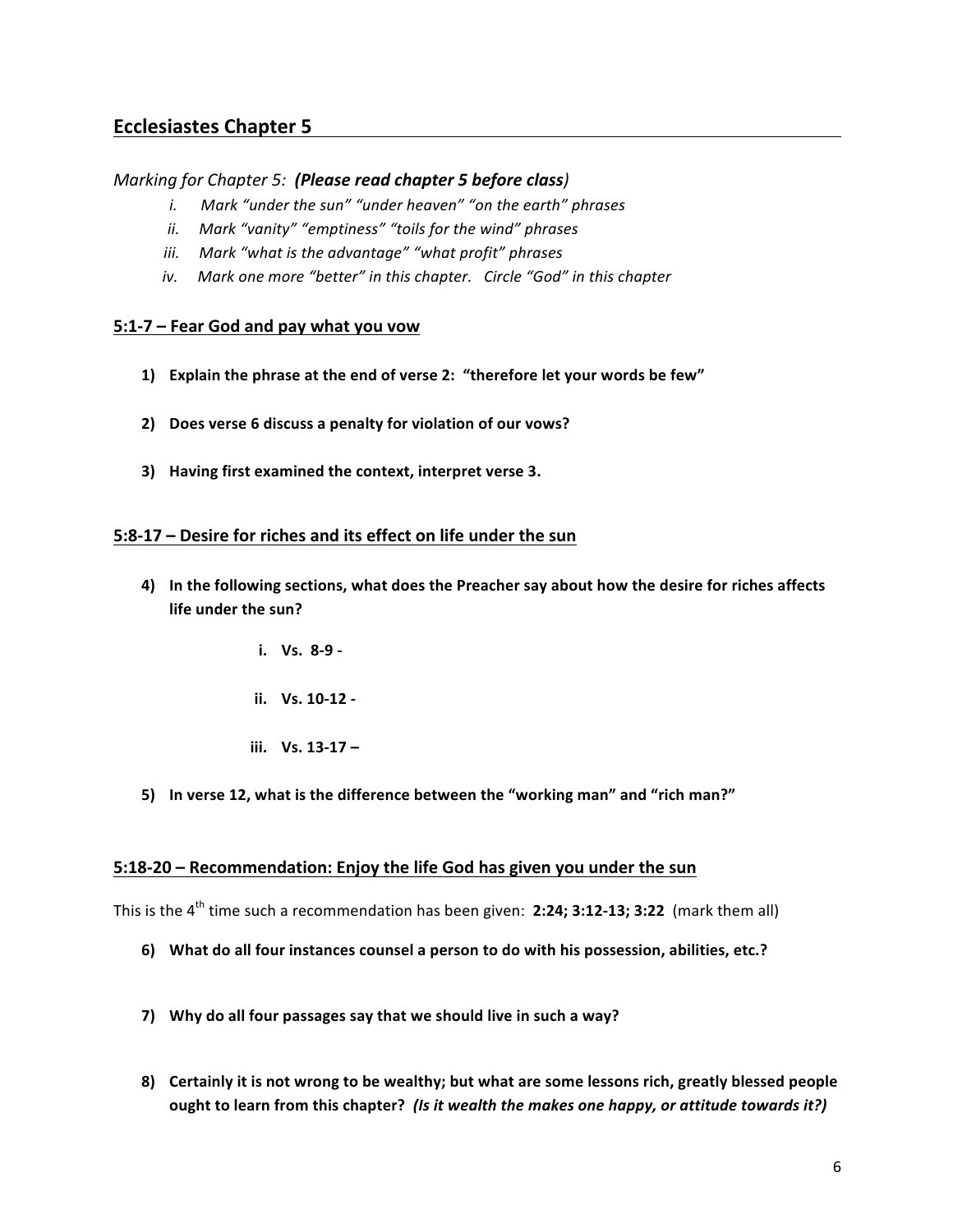## *Review:*

- *a*) What is the question of the book? And what is the answer?
- b) What portion of human existence is under consideration in the book?
- c) In what 4 places so far do we have recommendations on how to live?
- d) What is that recommendation?
- $e)$  *Give a brief outline of the book.*

*Marking* for *Chapter 6:* (Please read chapter 6 before class)

- *i.* Mark "under the sun" "under heaven" "on earth" phrases
- *ii.* Mark "vanity" "futile" "striving after wind" phrases
- *iii.* Mark "what advantage" "profit" phrases
- *iv.* Mark one "better" in this chapter. Also find and circle "a man" or "the man" 3 times

## **6:1-6 – A prevalent "evil"**

- 1) Circle the phrase "a man" and "the man" in 6:2,3,6. Three circumstances are described.
- 2) What were the first man's circumstances, financially and socially?
- **3)** What more does the man in verse 3 have than the first?
- 4) What dimension is added for the man in verse 6?
- 5) **QUESTION:** What "evil" is characteristic of all of them?

## 6:7-9 - The reason for this "evil"

- **6)** This section explains one reason men suffer this "evil." What is it?
- **7) Answer the 2 questions of verse 8.**

#### **6:10-12 – An attitude that compounds "evil"**

8) Why is fighting against the natural transitions of life and its possessions so futile?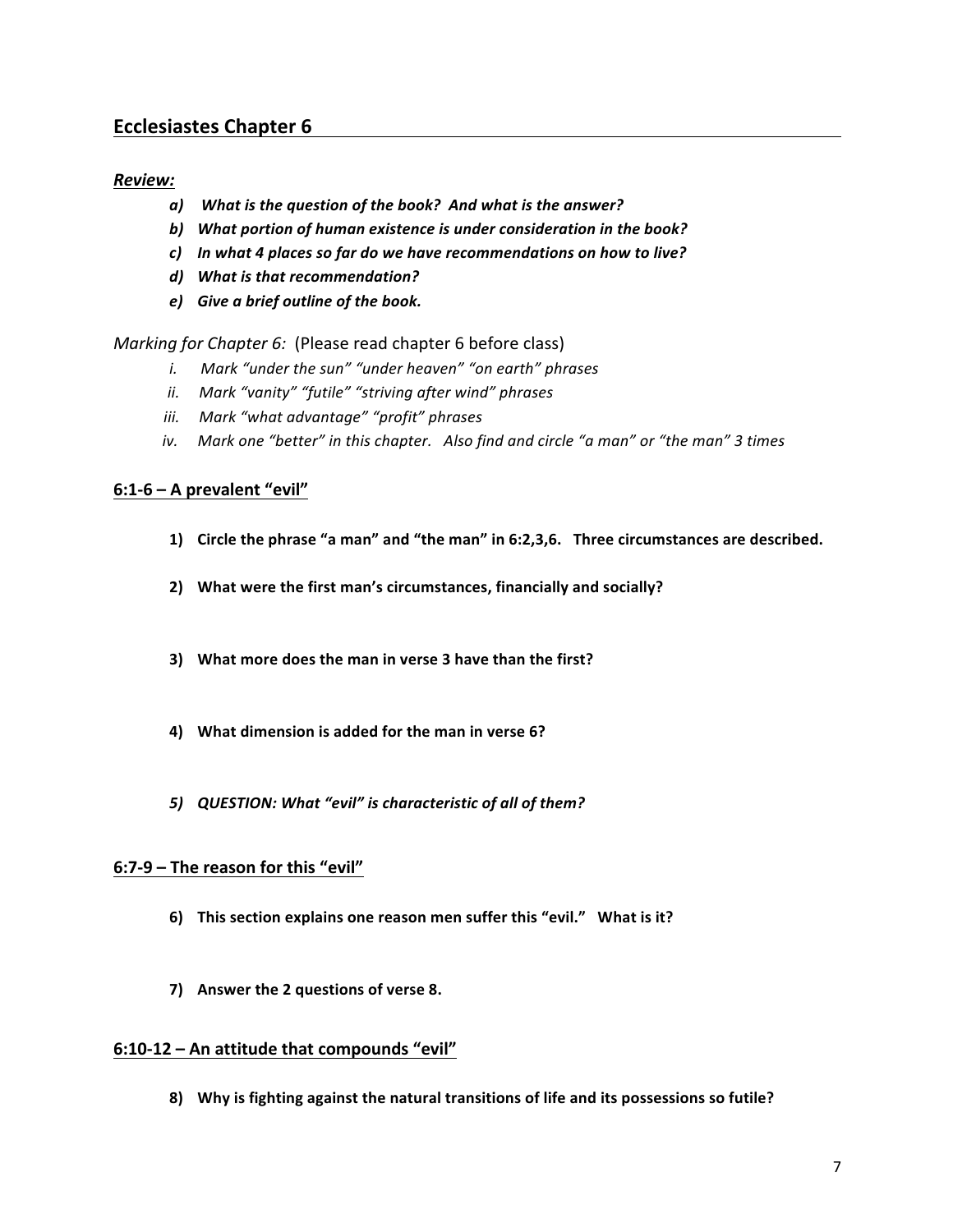#### *Class Preparation: Please read chapter 7 before class.*

#### *Marking* for Chapter 7:

- *i.* Mark "see the sun" "on earth" phrases
- *ii.* Mark "futility" "vanity" "striving after wind"
- *iii. Mark "what advantage" "an advantage"*
- *iv.* Mark the words "better" and "good" in this chapter
- *v.* Circle references to "God" in the chapter

## **7:1-12:8** – Most of the rest of the letter deals with Wisdom for bad times

## **Outline of Chapter 7: Wisdom for times of**

*(Death – v.1-4) (Rebuke – v.5-6) (Oppression – v.7-10) (Poverty – v.1-14) (When things go opposite of what we expect – v.15-18) (Prevalence of sin – v.19-22)*

**NOTE:** To understand this wisdom, we must not forget the THEME of the book: 1:2-3

**1)** Circumstances of adversity run through this section. Select words or phrases through vs. **1-21 to illustrate and emphasize this:** 

| $v.1 -$         | $v.2 -$ | $v.3 -$           |
|-----------------|---------|-------------------|
| $v.4 -$         | $v.5 -$ | $v.7(2) -$        |
| v.10 (phrase) - |         | $v.14 -$          |
| v.15 (phrase) - |         | v.15 (phrase) -   |
| v.20 (phrase) - |         | $v.21$ (phrase) – |

- 2) What is the reason given for not being...
	- **i.** *"***excessively righteous"**
	- **ii.** "excessively wicked" –
- **3)** Read verse 19-22 How does wisdom give strength to people who live in trouble times?

4)  $(v.23-29)$  – How is Solomon's search for understanding going?

5) What things has his search taught him concerning women?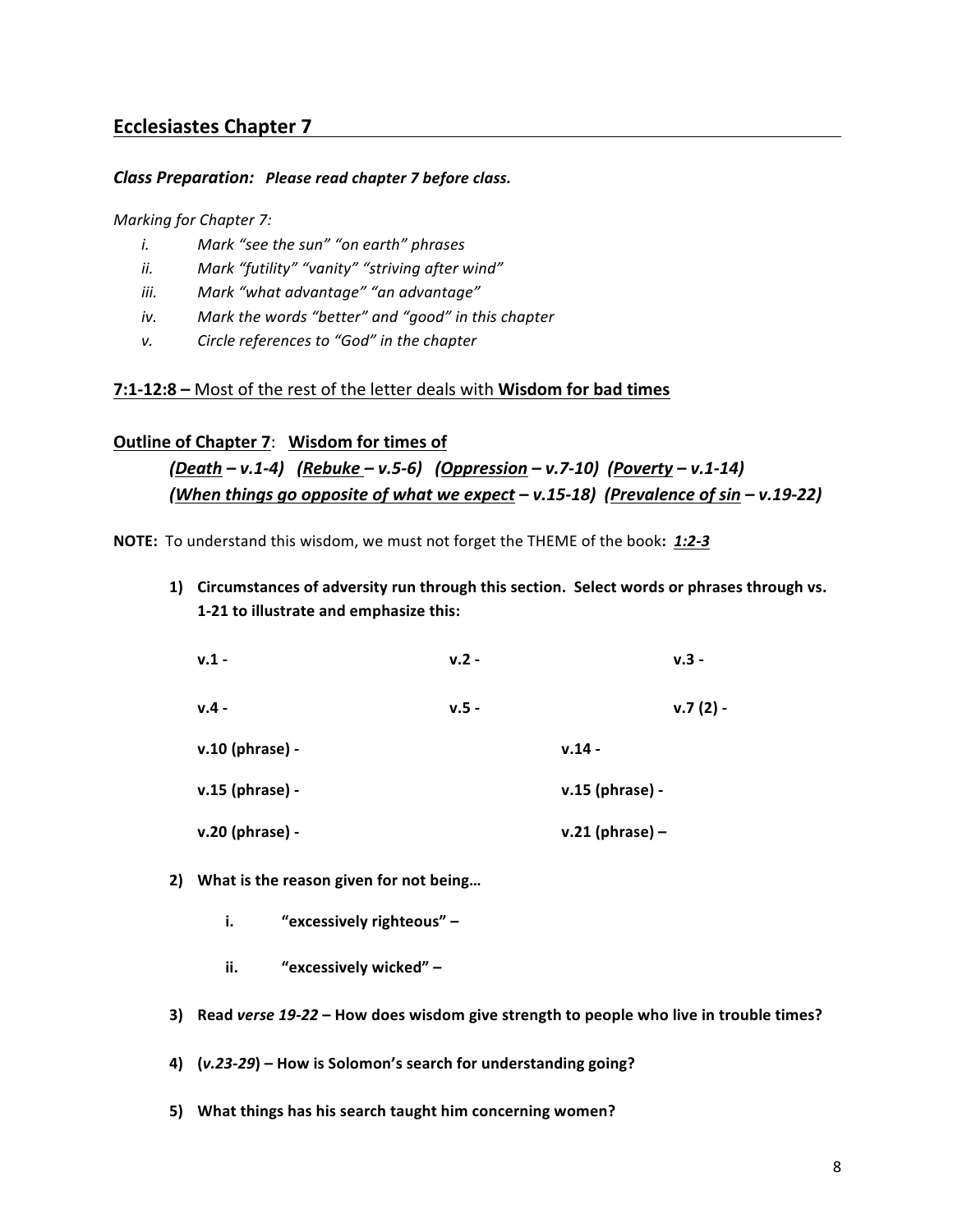## *Review:*

- *a) What does "Ecclesiastes" mean?*
- b) Who authored the book and what evidence do you have to prove it?
- *c*) What is the theme of the book?
- *d)* How is the day of one's death better than of one's birth? (7:1)
- $e)$  *Give a brief outline of the book.*

*Marking for Chapter 8:* (Please read chapter 8 before class)

- *i.* Mark "under the sun" "under heaven" "on earth" phrases
- *ii.* Mark "vanity" "futile" "striving after wind" phrases
- iii. Find both references to "fear God" and circle God in those places

### 8:1-10 - Wisdom for living under a powerful and capricious ruler

- **1)** Select (maybe circle)phrases in the section that indicate the nature of the ruler in the text a. Ex) 8:3: "an evil matter"
- **2)** Select (maybe underline) phrases in the section indicating advice to those living under rule.
	- a. Ex) 8:2: "keep the command of the king"
- **3)** There are two truths concerning rulers that are revealed. Note them:

**V8 –**

**V10 –**

#### 8:11-15 - Justice nor wickedness guarantee longevity

- 4) What encourages the multiplication of criminal activity?
- 5) In the author's observation, do righteous men live longer and wicked men die young?
- **6)** What is the recommendation and why is it recommended? (v15)

#### **8:16-17 – God's moral government beyond man's research**

7) The message: you cannot comprehend or learn the full truth of God's design for life here, or His moral government behind the scenes. So, how can recognizing this help us?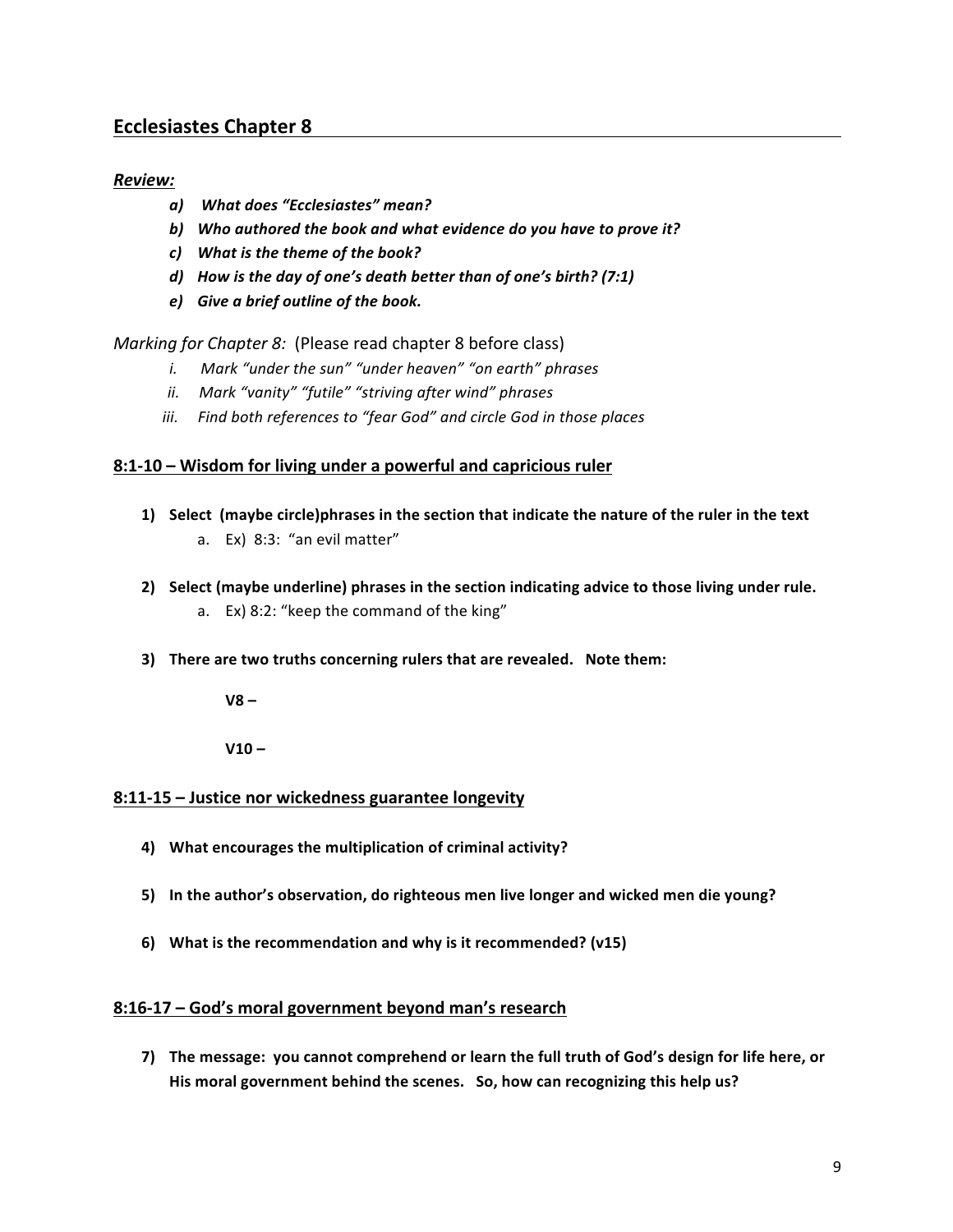## *Review:*

- a) What portion of human life is under consideration in this book?
- b) What is the great question of the book, as found in chapter 1?
- *c*) From chapter 8, how should one live if under a foolish king/government?

### *Marking* for *Chapter 9:* (Please read this chapter BEFORE class)

- *i.* Mark "see the sun" "on earth" phrases
- *ii.* Mark "fleeting life" "vanity" "striving after wind"
- *iii.* Circle references to "God". Mark the word "better" 3 times.

## **9:1-6 – Death is the common fate of all men**

- 1) What is the evil that is common to all men, be they righteous or wicked?
- **2)** Back in 7:1-4, the author says the day of one's death is better than the day he was born. Now (9:4) he's telling us "a live dog is better than a dead lion." What is the meaning here?
- **3)** Materialists use v.5-6 to teach man has no consciousness after death that he knows and feels nothing. Is that what Solomon is teaching here? How does understanding the theme/scope of the book help us interpret this passage?

## **9:7-9 – Counsel in view of this**

4) How should man live, knowing that life under the sun is uncertain and so very short?

## **9:10-12 – Death comes without planning, exception, or warning**

- **5) Why is procrastination unwise?**
- **6) How should these truths help one organize (or re-organize) priorities?**

#### 9:13-18 – Quiet wisdom better, but rejected by fools

- **7)** Can you think of modern day examples where the quiet voice of wisdom goes unheard, while the powerful voice of the foolish rules among fools to their own destruction?
- 8) What is the meaning of verse 18: "Wisdom is better than weapons of war, but one sinner **destroys much good"?**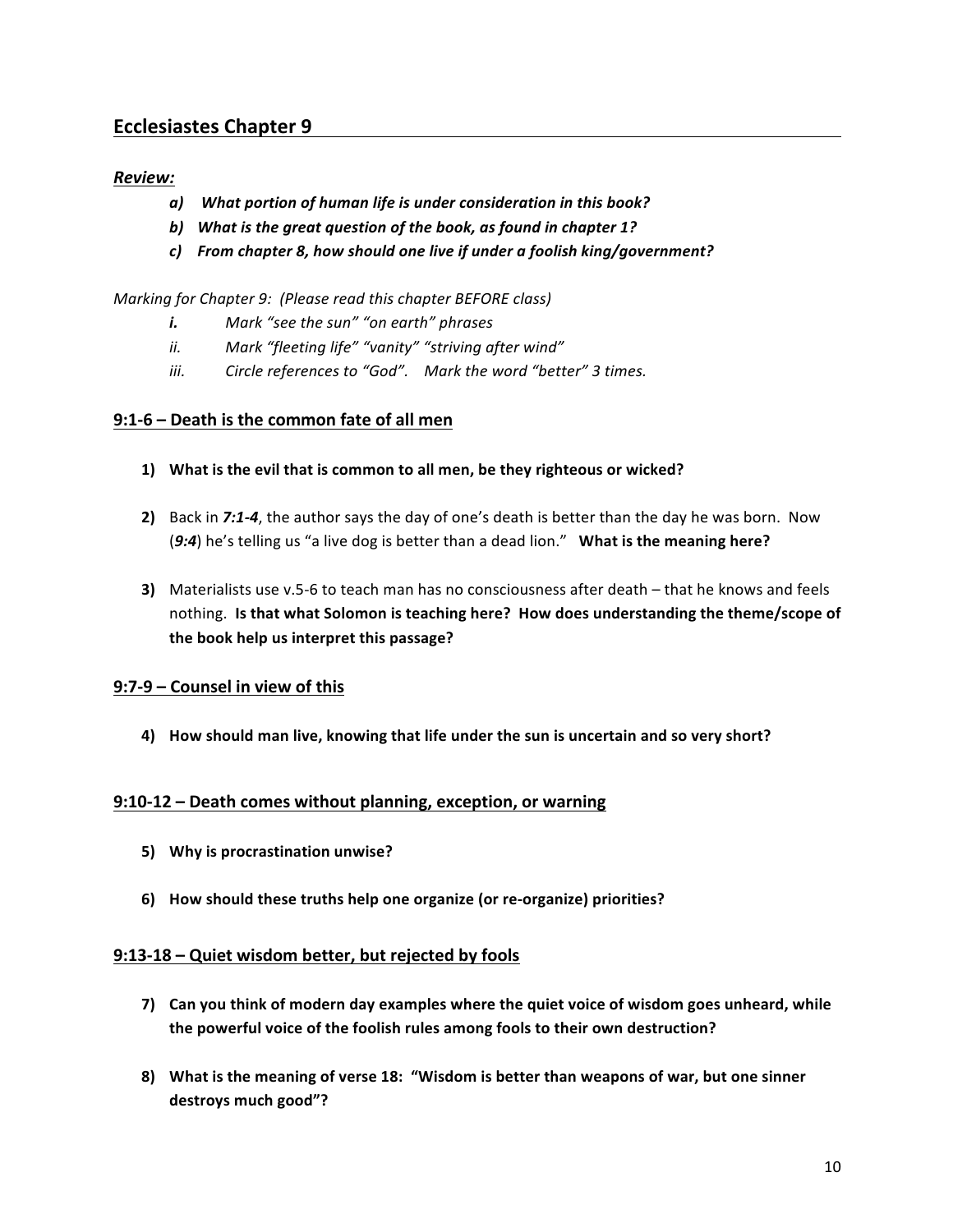## *Review:*

- *a) What does "Ecclesiastes" mean?*
- b) What is the author's recommendation from chapter 9:7-9?
- *c) Give a brief outline of the book.*

*Marking for Chapter 10:* (Please read chapter 10 before class)

- *i.* Mark "under the sun" "on the land" "on earth" phrases
- *iii.* Mark "the advantage" "no profit"

#### 10:1-20 – Foolishness and wisdom, particularly as it relates to foolish rules and their subjects

- **1)** For the following passages, fill in the blank with the best answer you see in the text:
	- a)  $10:1-3$  Foolishness leads to
	- **b)**  $10:4$  Subjects should be **to** rulers
	- c) 10:5-7 Sometimes authority is distributed **Letter Letter Letter Letter Letter**
	- d) 10:8-11 In seeking to reform, please be very
	- **e)**  $10:12-15$  A fool's multiplied words often lead to
	- **f)**  $10:16-19$  It is troubling to live under a
	- **g)** *10:20* **– No matter where you are, be careful of remarks**

Foolish rulers are a recurring subject in this book: 2:18-19; 3:16-17; 4:13-16; 5:8-9; 7:7-10; *chapter 8; 9:13-18*. Perhaps the author is looking back over his own history.

#### **2)** Advice is trickled throughout this chapter. Identify that advice in the following verses:

- **a) V. 1-3 – b) V. 4 – c) V. 8-11 – d) V. 12-15 –**
- **e) V. 20 –**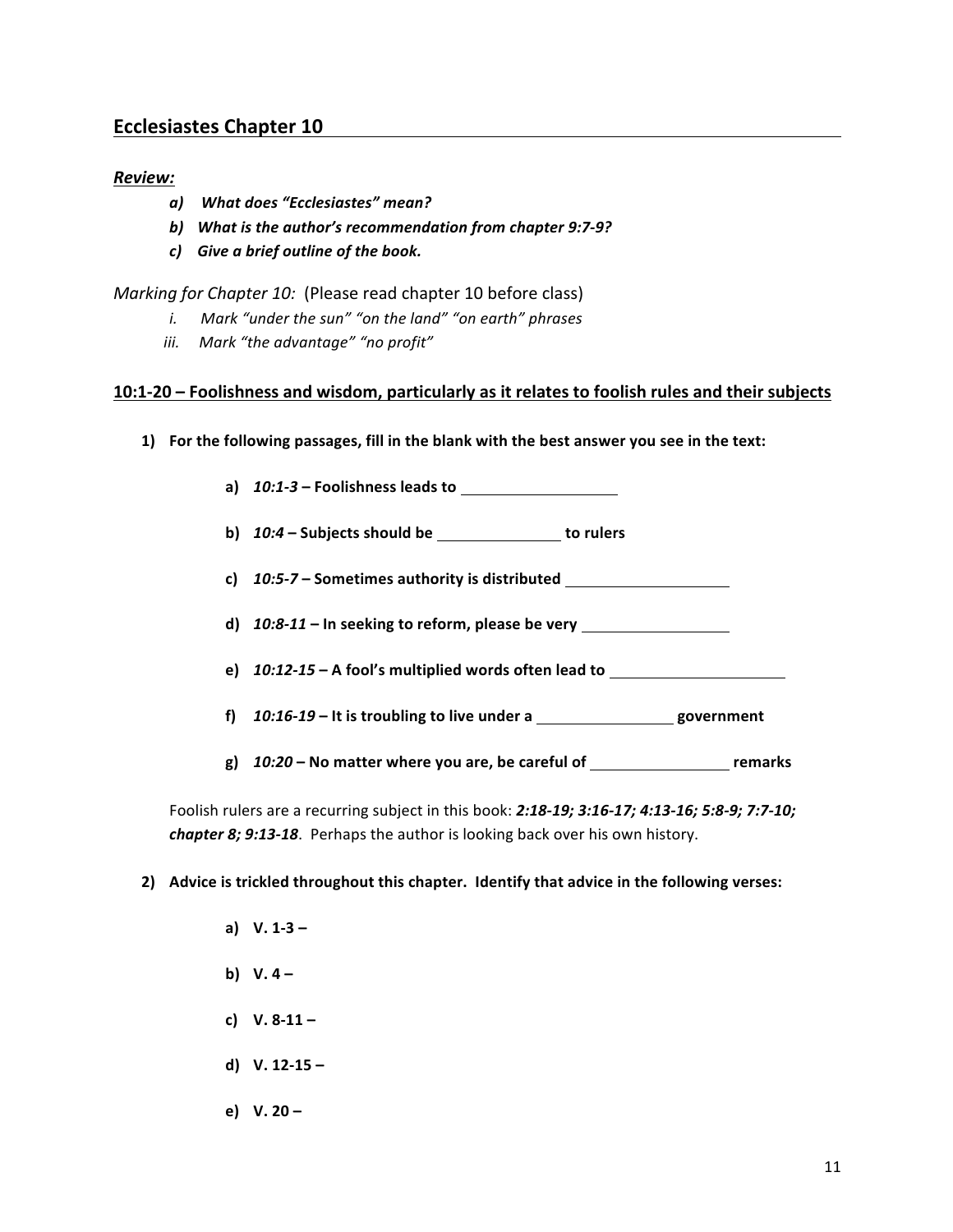*Marking for Chapter 11:* (Please read chapter 11 before class)

- *i.* Mark "under the sun" "on the earth" "see the sun" phrases
- *ii.* Mark "fleeting life" "futility" "striving after wind"
- *iii.* Circle references to God. Mark "you do not know" four times in this chapter.

## **11:1-6 – Optimism versus pessimism**

- 1) Circle or underline "you do not know" phrase in first 6 verses.
- 2) There is so much we don't know about how life progresses, future events, etc. But things happen, and we accept them, because we cannot predict, change or even fully understand them. So, with these melancholy truths in tow, there are two ways we can go about life:
	- **a. V. 4 –**
	- **b.**  $V. 6 -$
- **3)** Think of practical applications of the text and choices in the text as related to:
	- a. Business -
	- b. The Family -
	- c. Evangelism  $-$

## 11:7-8 – Enjoy life, for night is coming!

4) Why should man enjoy the life he now has?

## 11:9-10 – Rejoice responsibly in youth

- **5)** Finish these sentences (based on the text) in your own words:
	- a. **Rejoice**, young man
	- **b.** Yet Know
	- **c.** So, **Remove**
	- **d. Because**
- **6)** Think of applications of this section to dating, drinking, drugs, etc.